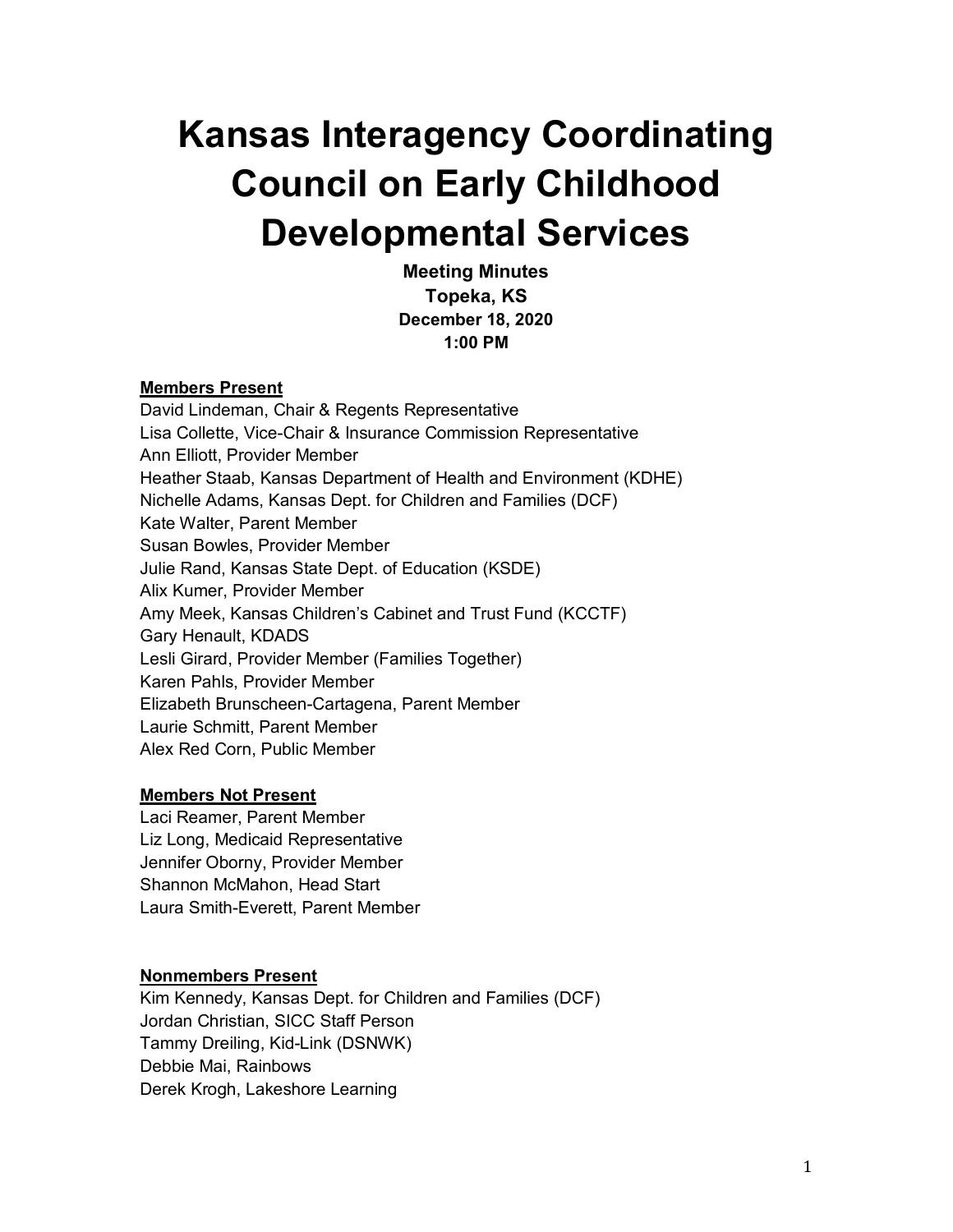Doug Williams, Lakeshore Learning Danielle Brower, KU CPPR Erica Figueroa, KU CPPR David Deloach, RCDC Scott Kedrowski, RCDC Jonni Brown, Harvey County Infant-Toddler Services

**Call to order**: Chair Dave Lindeman introduced himself and called the meeting to order with introductions of all present and on the phone (it was noted that there was a quorum).

## **Meeting Minutes:**

The minutes from November and December 2020 were reviewed and approved with edits.

Ann Elliott – Made motion to accept agenda Elizabeth Brunscheen-Cartagena  $-2<sup>nd</sup>$  motion Motion carried – All members voted yes

## **Meeting agenda**:

The agenda for December 2020 was reviewed and approved with edits. Ann Elliott – Made motion to accept agenda Susan Bowles  $-2<sup>nd</sup>$  motion Motion carried – All members voted yes

### **Public Comment**

None

## **Part C ASQ Overview- Danielle Brower and Erica Figueroa**

- Overview of the Ages and Stages Questionnaire- provides an online system for programs to organize developmental screenings and manage data from both the ASQ-3 and ASQ: SE-2.
- Structure of the Kansas Enterprise consists of programs, enterprise accounts, and a Hub account based out of KSDE.
- Part C administration costs covered
- Hope is to provide a wider connection to families, community partners, and medical providers
- Ongoing support for programs
	- o training on use of tools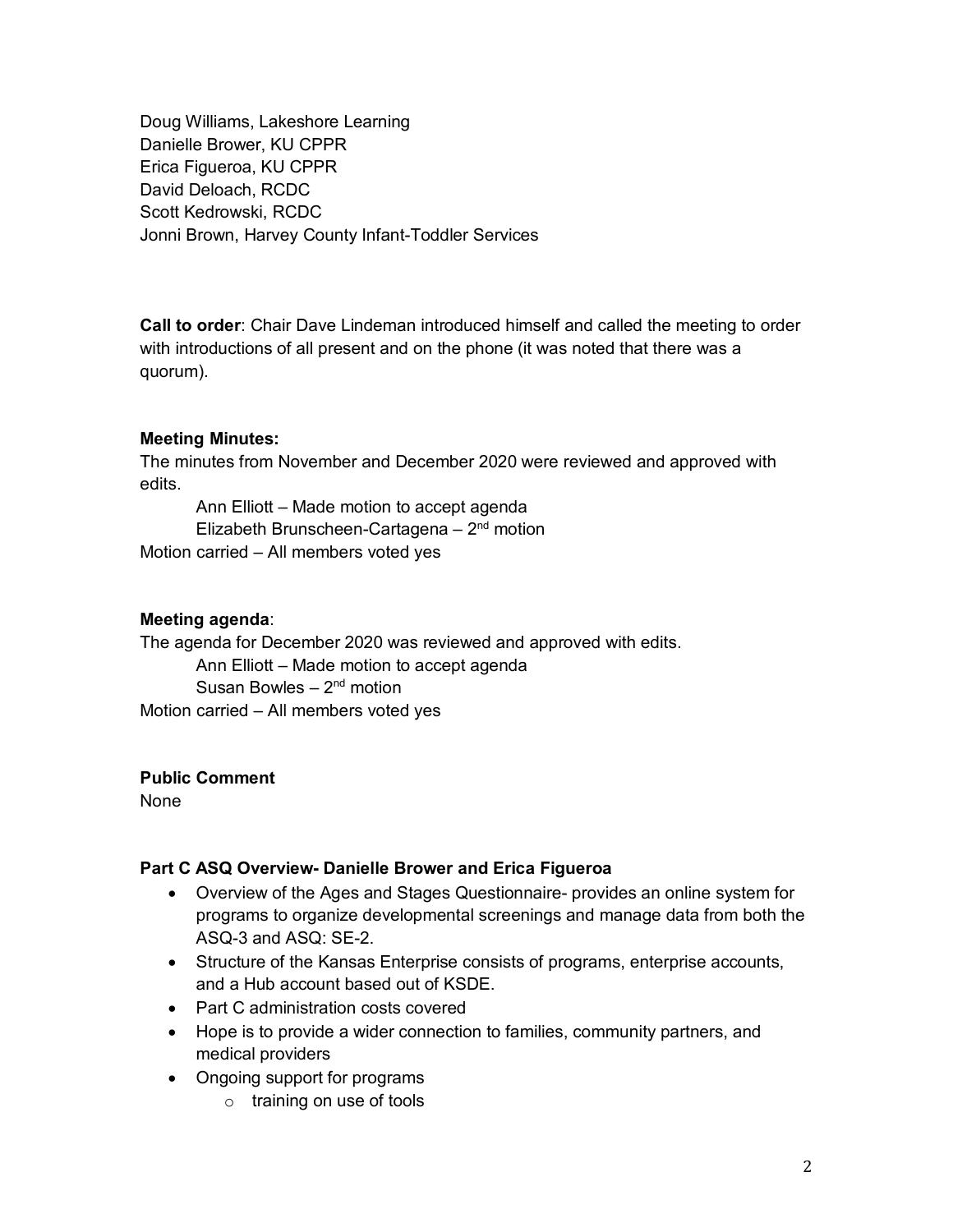- $\circ$  TA and supports for implementation and workflow integration
- o Technical-use of ASQ Online System supports from Brookes Publishing
- Next Steps
	- o Finalization of data governance
	- o Local community accounts- creation
	- o Implementation
	- o Outreach to programs

## **ECLRE Update- Julie Rand**

- Completed meetings with 12 districts that had "good" ECLRE data. This also involved meetings with several special education cooperatives.
- Have now begun meetings with districts that have poor ECLRE scores. Most of these will take place at the beginning of January.
- Will then share out and provide a full update with both the SICC and Special Education Advisory Council.
- One of the first districts with poor ECLRE data turned out to be a data reporting error. Worked with KSDE to make these corrections and their ECLRE scores improved. Will share if this is a common theme with other districts once more interviews are completed.
- Plan to work with other nearby state's Part B 619 coordinators to get feedback and suggestions.

# **ECLRE Q&A Process- Vote**

Allowing the SICC ECLRE Committee to begin a Q&A process with community programs regarding ECLRE.

Susan Bowles – Made motion to accept agenda

Heather Staab  $-2<sup>nd</sup>$  motion

Motion carried – All members voted yes

## **Committee Reports:**

**Executive Committee –** per Dave Lindeman – approved agenda for December meeting. Discussed quarterly newsletters and when they will be implemented.

**SPP/APR –** per Heather Staab – no report.

**Early Childhood/Funding Workgroup-** per Lisa Collette- written report provided.

**Social-Emotional Workgroup –** per Karen Pahls- written report provided.

**LICC Support and Planning Committee –** per Alix Kumer- written report provided.

**Families Together** – per Lesli Girard -